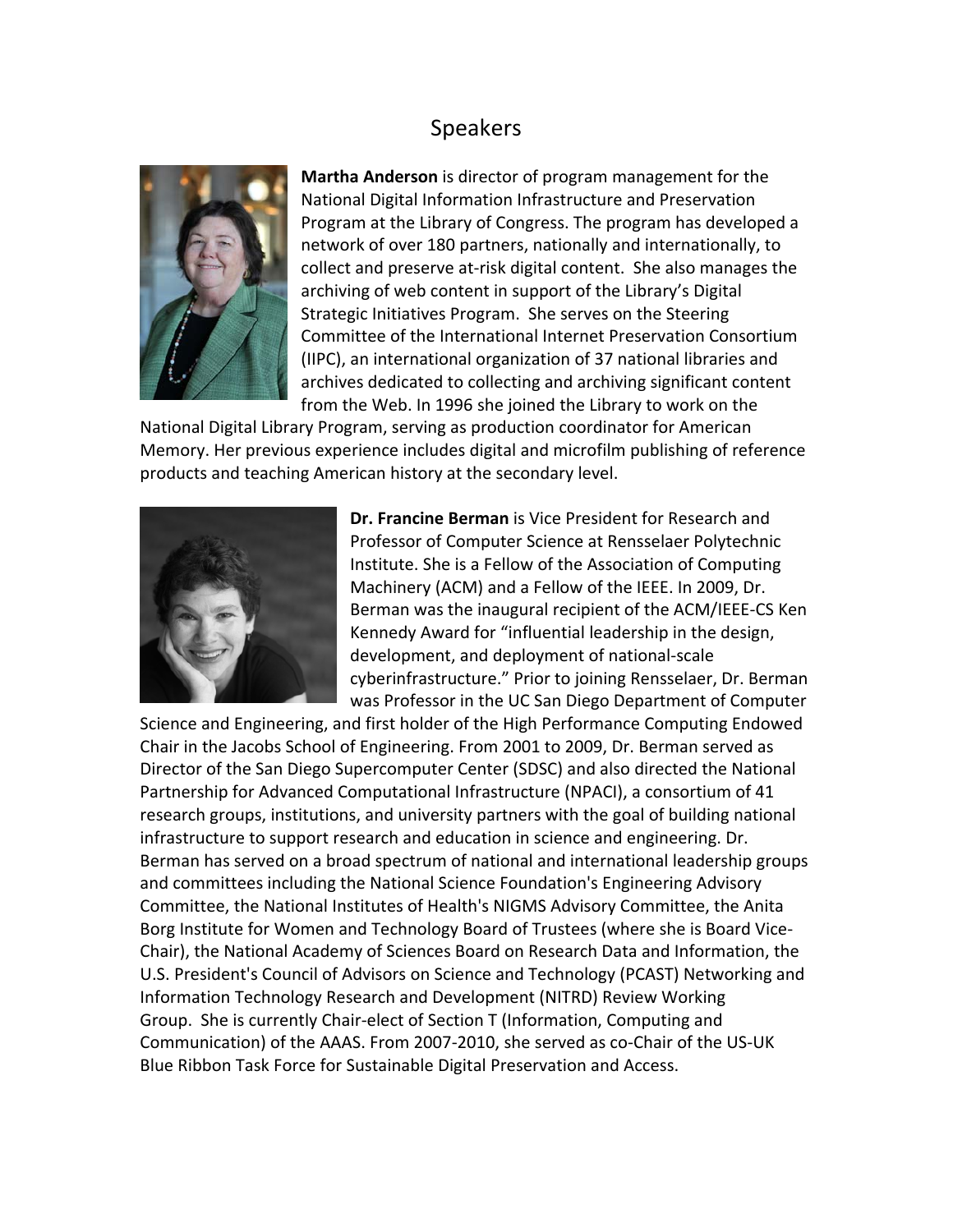

**Jack Brighton** is Director of New Media & Innovation at Illinois Public Media, the public broadcasting organization at the University of Illinois, where he manages web development, digital media, and information technology. He serves as CIO for the University of Illinois College of Media, and lectures on digital media preservation and metadata at the Graduate School of Library & Information Science. He chairs the News, Documentary, and Television Committee of the Association of Moving Image Archivists,

co-chairs the AMIA Open Source Committee, and is past chair of the University of Illinois Webmasters. He co‐founded the Center for Multimedia Excellence at the University of Illinois, focusing on best practices in digital media for higher education. He is also a member of the Preservation Working Group at the University of Illinois, and a member of the Technical Committee of the Urbana‐Champaign Big Broadband project (UC2B). He was a member of the PBCore 2.0 schema review team, and is the developer and website manager for the PBCore community site pbcoreresources.org. He often speaks on Internet media, online journalism, digital preservation, and web development at academic and media industry conferences.



On Oct. 2, 2000, **Laura E. Campbell** was appointed by Librarian of Congress James H. Billington as Associate Librarian for Strategic Initiatives, a new Library of Congress position. Ms. Campbell is responsible for the overall strategic planning for the Library, which includes development of a national strategy, in cooperation with other institutions, for the collection, access and preservation of digital materials. This collaborative effort is formally called the National Digital Information Infrastructure and Preservation Program. Ms. Campbell is the Library's CIO and also oversees the Information Technology Services directorate at the Library. Ms. Campbell joined the Library in

April 1992 as director of Library Distribution Services, a directorate that included programs for the Cataloging Distribution Service, the Federal Research Division, the Photoduplication Service and Retail Marketing. These areas of the Library operate on a cost-recovery basis. In 2007, Ms. Campbell was the recipient of the EMC Information Leadership Award from the Computerworld Honors Program. Ms. Campbell is a graduate of Pennsylvania State University (B.A., 1973), the University of Maine (M.A. in management, 1979) and Georgetown University (M.S. in accounting, 1983).



**Patricia Cruse** is the founding director of the University of California Curation Center (UC3) and is responsible for all services within UC3. She works collaboratively with the ten UC campuses to develop sustainable strategies for the curation and preservation of digital content that supports the research, teaching, and learning mission of the University. Ms. Cruse has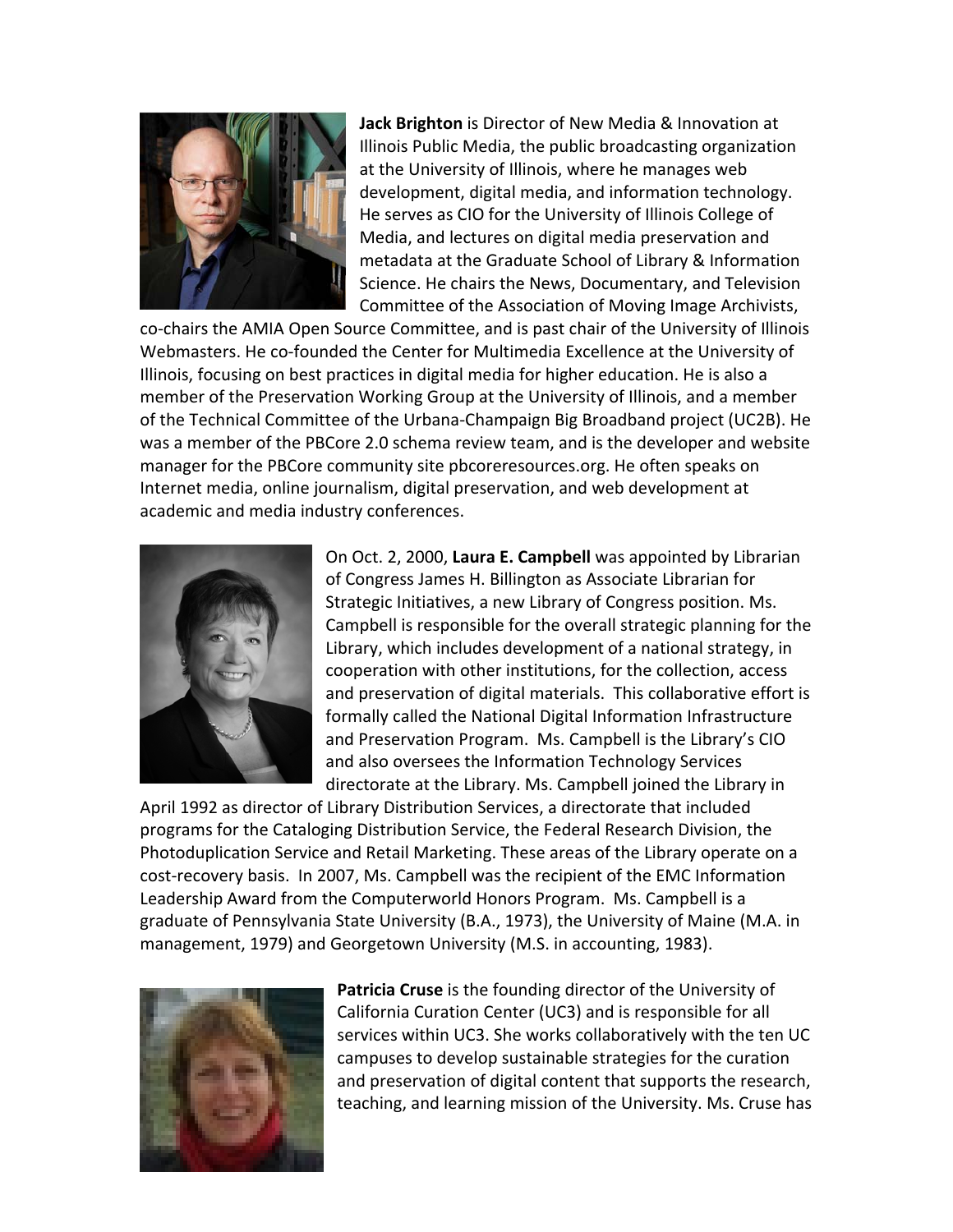developed and oversees several of CDL's major initiatives, including the NDIIP‐funded Web Archiving Service and the Merritt Curation Repository. Trisha serves on the HathiTrust Strategic Advisory Board. Her activities include specifying preservation services for the HathiTrust initiative and working with UC campus stakeholders to develop a set of digital curation micro‐services supporting research data. Trisha's current work focuses on developing tools and services that support broad types of academic output. Finally Ms. Cruse is on the leadership team for the multi-institution, NSF‐funded DataONE initiative



**Michael Edson** is the Smithsonian Institution's Director of Web and New Media Strategy. Michael has worked on numerous award‐winning projects and has been involved in practically every aspect of technology and New Media for museums. In addition to developing the Smithsonian's first [Web](http://smithsonian-webstrategy.wikispaces.com/home) and New Media [Strategy](http://smithsonian-webstrategy.wikispaces.com/home), the [Smithsonian](http://smithsonian-webstrategy.wikispaces.com/The+Smithsonian+Commons+--+A+Place+to+Begin) Commons concept, and the Smithsonian's multi‐award winning Web and New [Media](http://smithsonian-webstrategy.wikispaces.com/home) [Strategy](http://smithsonian-webstrategy.wikispaces.com/home) Wiki, Michael helped create the Smithsonian's first

blog, Eye [Level,](http://eyelevel.si.edu/) and the first Alternative Reality Game to take place in a museum, [Ghosts](http://www.ghostsofachance.com/) of a [Chance.](http://www.ghostsofachance.com/) Michael is an [O'Reilly](http://en.wikipedia.org/wiki/Foo_Camp) Foo Camp veteran and was named a Tech Titan [2011:](http://www.washingtonian.com/articles/people/19189.html) [person](http://www.washingtonian.com/articles/people/19189.html) to watch by Washingtonian magazine. Michael has a BA from Wesleyan University.



**Rachel L. Frick** is the Director of the Digital Library [Federation](http://www.diglib.org/) [Program](http://www.diglib.org/) at the Council on Library and Information Resources (CLIR/DLF). Prior to her work at CLIR, she was the Senior Program Officer for the National Leadership Grants Program for Libraries at the Institute for Museum and Library Services (IMLS). Ms. Frick's library experiences range from being the Director of Bibliographic and Digital Services at the University of Richmond to a regional sales manager for the Faxon Company, with a variety of library positions in between. She holds an M.S.L.S. degree from the University of North Carolina at Chapel Hill and a B.A. in English literature from Guilford College.



**Helen Hockx‐Yu** is the Head of Web Archiving at the British Library, leading a team of archivists and technologies to archive and preserve the UK web. A key task for the team is to prepare for the implementation of non‐print Legal Deposit enabled by forthcoming legislation, which will include periodic domain crawls. Previously, Helen was project manager of the Planets project, a four-year project co-funded by the European

Union under the Sixth Framework Programmed to address core digital preservation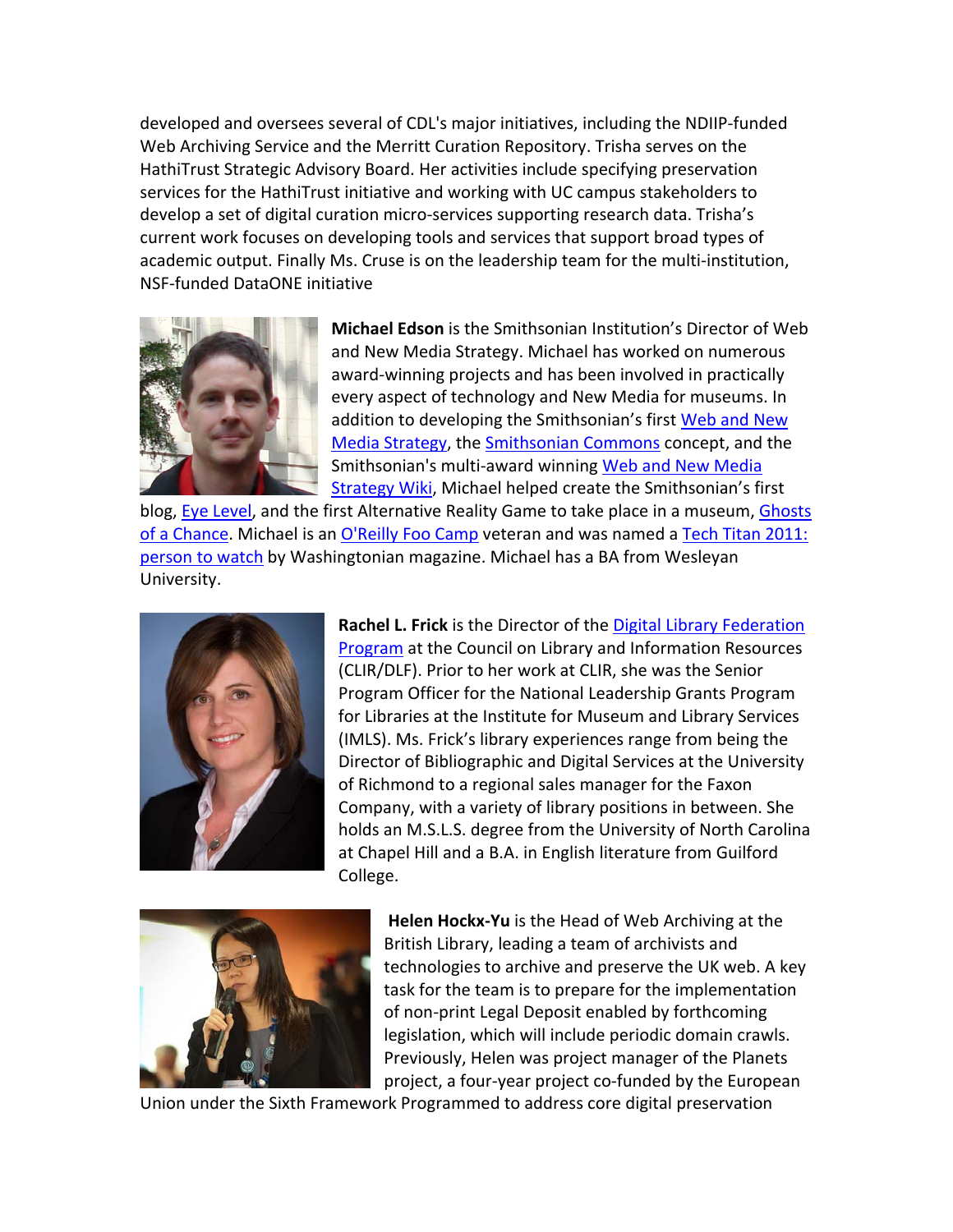challenges. Before joining the British Library, Helen worked as a Programme Manager at the UK Joint Information Systems Committee, overseeing JISC's technology research and development activities in the area of digital preservation.



**Robert Horton** is state archivist and director of the library, publications and collections division at the Minnesota Historical Society. Among other activities, he is on the advisory boards of the National Archives' Electronic Records Archives; the College of St. Catherine's Library and Information School; and the University of North Carolina's Educating Stewards of Public Information project. Currently, he directs the Society's National Digital Information and Infrastructure Preservation Program initiative,

working with legislative digital content and its preservation; the immigrant oral history project and Minnesota's participation in the National Newspaper Digitization project.



**Mat Kelly** Mat Kelly is a Master's Degree student at Old Dominion University. He is employed by NASA through SSAI of Hampton, Virginia; Blade Agency of Gainesville, Florida and Old Dominion University Research Foundation of Norfolk, Virginia. His expertise lies in finding new ways to reinvent the wheel, introducing needless complication and overcoming data protection schemes. He is a Scorpio and is happily married with two dogs and resides in Virginia Beach, Virginia.

**Peter Krogh**, American Society of Media Photographers



**Kari Kraus**, is an assistant professor in the College of Information Studies and the Department of English. Her research and teaching interests focus on new media and the digital humanities, textual scholarship and print culture, digital preservation, and game studies. She has taught at the University of Rochester and the Eastman School of Music, and in the Art and Visual Technology program at George Mason University.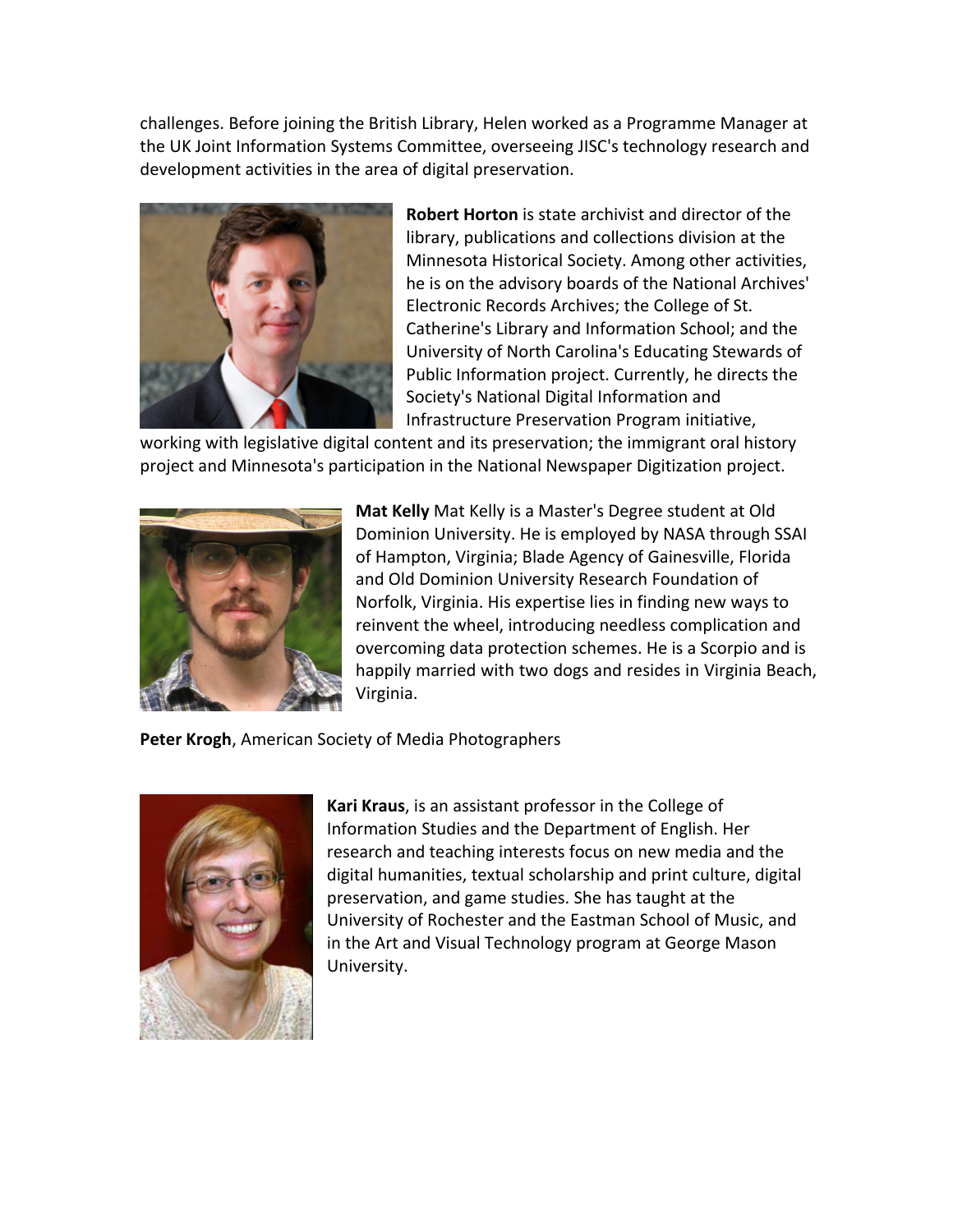

**Christopher (Cal) Lee** is Associate Professor at the School of Information and Library Science at the University of North Carolina at Chapel Hill. He teaches courses on archival administration; records management; digital curation; understanding information technology for managing digital collections; and the construction of policies and rules for digital repositories. He also teaches half‐day and full‐day professional workshops on the application of digital forensics methods and principles to digital acquisitions. He is one of the lead organizers and instructors for the DigCCurr Professional Institute, which is a week‐long continuing education workshop on digital curation.

Cal's primary area of research is the long-term curation of digital collections. He is particularly interested in the professionalization of this work and the diffusion of existing tools and methods (e.g. digital forensics, web archiving, automated implementation of policies) into professional practice. Cal edited and provided several chapters to a forthcoming book entitled, I, Digital: Personal Collections in the Digital Era published by the Society of American Archivists.



**Vivens Ndatinya** is a rising senior in Computer Science at Harding University in Arkansas. This summer Vivens is doing a research at Old Dominion University under the supervision of Dr. Michael Nelson. He will be presenting "Creating Persistent Links to YouTube Music Videos."



**Michael Nelson** is an associate professor of computer science at Old Dominion University. Prior to joining ODU, he worked at NASA Langley Research Center from 1991‐2002. He is a co‐editor of the OAI‐PMH and OAI‐ORE specifications and is a 2007 recipient of an NSF CAREER award. He has developed many digital libraries, including the NASA Technical Report Server. His research interests include repository‐object interaction and alternative approaches to digital preservation. More information about Dr. Nelson can be found at: [http://www.cs.odu.edu/~mln/](http://www.cs.odu.edu/%7Emln/)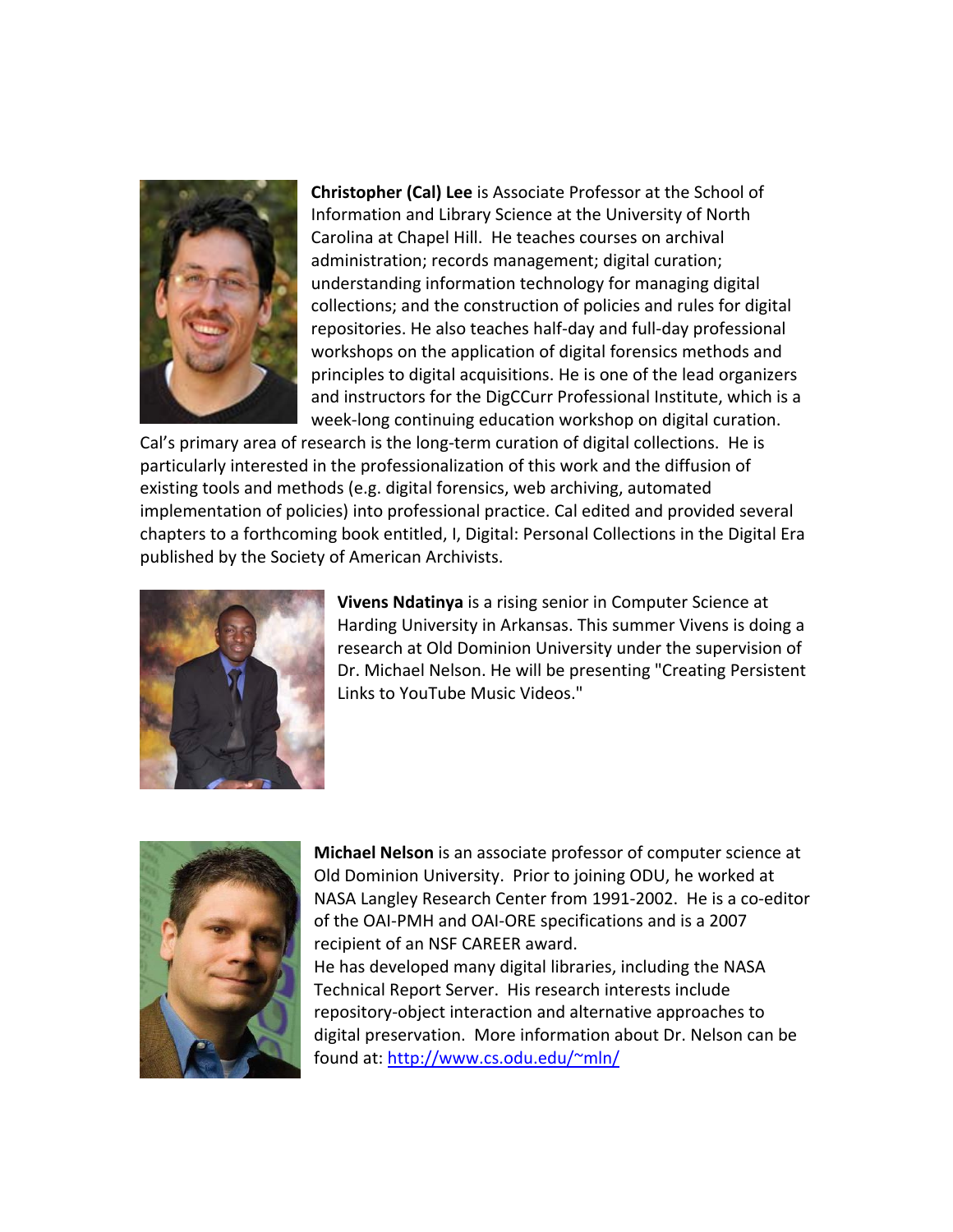

**Tim O'Reilly** is the founder and CEO of O'Reilly Media, Inc., thought by many to be the best computer book publisher in the world. Over the years, Tim has built a culture where sustainable innovation is a key tenet of business philosophy. His active engagement with technology communities both drives the company's product development and informs its marketing. Tim is on the board of Safari Books [Online](http://www.safaribooksonline.com/) and is a partner in [O'Reilly](http://oatv.com/) [AlphaTech](http://oatv.com/) Ventures.Tim graduated from Harvard College in 1975 with a B.A. cum laude in classics. His honors thesis explored the tension between mysticism and logic in Plato's dialogues.



**Dr. Presnall** is a political economist specializing in issues of banking and telecommunications regulatory transition, and the roles of information and participatory politics in regulatory outcomes. In addition to scholarly works and popular opinion pieces, he has written on the business and political environment of Europe for the Economist Intelligence Unit, the United Nations Development Program (UNDP), and numerous private and governmental organizations in Europe and the United States. Dr. Presnall has an extensive background in project development and management and has short and long term work experience in most countries of Southeast and Central Eastern Europe. Before joining the Jefferson Institute, he served with the EastWest

Institute for seven years in Prague, then in Belgrade as EastWest's Regional Director of Southeast Europe. He earned a Ph.D. in Political Science from the University of Virginia.



**Dr. David Rosenthal** is investigating peer‐to‐peer techniques for fault and attack tolerance in the LOCKSS program, and is also responsible for the [OpenBSD](http://www.openbsd.org/)‐based network appliance technology that most LOCKSS peers use. The LOCKSS program is aimed at long‐term preservation of the web published materials. David joined Sun [Microsystems](http://www.sun.com/) in 1985 from the Andrew project at Carnegie‐ Mellon University, where he had worked on window systems with James Gosling. He worked on window systems with James at Sun, and was par t of the teams which developed both NeWS and the <u>[X](http://www.x.org/)</u>

[Window](http://www.x.org/) System, now the open-source standard. He also worked on graphics hardware, the operating system kernel, and on system and network administration. David left Su n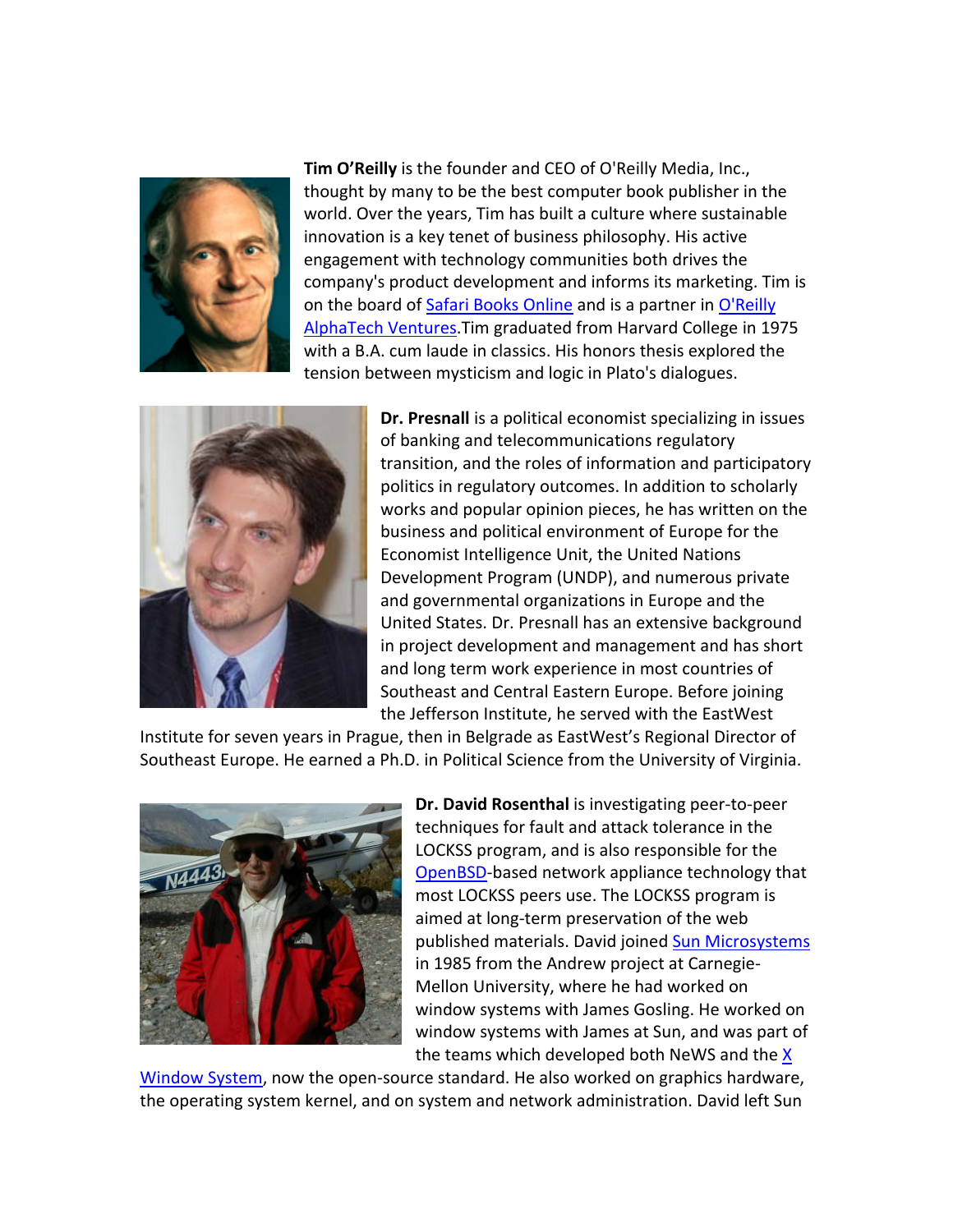in 1993 to be Chief Scientist and employee #4 at [Nvidia,](http://www.nvidia.com/) now the leading supplier of high-performance graphics chips for the PC industry. He worked on I/O architecture. In 1996 he joined Vitria [Technology](http://www.vitria.com/), now a leading supplier of e-business infrastructure technology. He worked on reliable multicast protocols and on testing industrial‐str ength software. After starting the LOCKSS program at Stanford with NSF funding, from 1999 ‐ 2002 he worked on it at Sun Labs. From 2002 he has been working on it at Stanford Library. David received an MA degree from Trinity [College,](http://www.trin.cam.ac.uk/) [Cambridge](http://www.cam.ac.uk/) and a Ph. D. from [Imperial](http://www.imperial.ac.uk/) College, London. He is the author of several technical publications and holds 23 patents. His interests include backpacking and the theatre.



and the evolving role of information as a public good. She is **Abby Rumsey** is a historian and consulting analyst with special interest in the creation, preservation, and use of the cultural record in a variety of media; the impact of digital information technologies on cultural heritage institutions; director of the Scholarly Communication Institute at the University of Virginia [http://www.uvasci.org/]. She works with the Library of Congress's National Digital Information Infrastructure and Preservation Program (NDIIPP) [http://www.digitalpreservation.gov/] in development of its national strategy to identify, collect, and preserve digital

content of long‐term value. She has served as an advisor to the ACLS Commission on the Cyberinfrastructure for the Humanities and Social Sciences. Previously she worked as director of programs at the Council on Library and Information Resources in Washington, DC; and at the Library of Congress managing programs relating to preservation of and access to cultural heritage collections. She holds a doctoral degree in Russian history from Harvard University and has taught at Harvard and Johns Hopkins Universities. She has published widely on cultural heritage, preservation, and scholarship in the digital age.



**Yancey Strickler** is cofounder of Kickstarter, the largest funding platform for creative projects in the world. His writing has appeared in New York Magazine, Pitchfork, Spin, and the Village Voice, among other publications. He lives in New York City and has personally backed more than 450 Kickstarter projects.